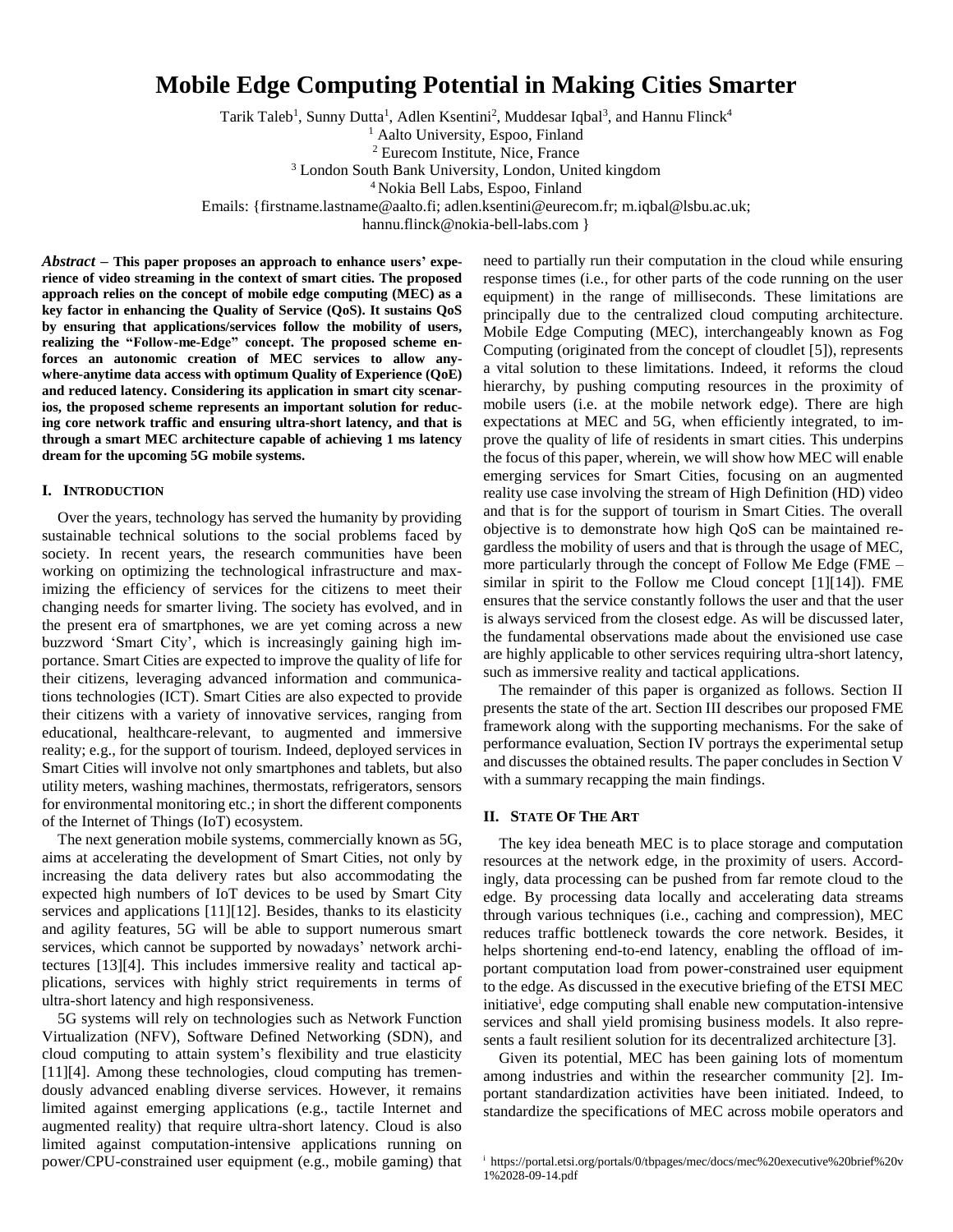vendors in the value chain, ETSI formed a new ISG group in 2014 and came up with different industry specifications<sup>ii</sup>. The specifications highlight the different service scenarios whereby MEC can be beneficial. For video streaming services, it was recommended to apply intelligent video acceleration schemes using video analytics and video management applications within MEC. The research work in [6] proposes a two-hop network whereby edge architecture enhances data transfer rate and throughput for video streaming compared to remote cloud. The work in [7] exploits network assisted adaptive streaming applications for multimedia content delivery inside MEC to enhance Quality of Experience (QoE). The research study in [8] proposes an architecture with distributed parallel edges to increase QoE for content delivery. The research work in [9] makes use of edges as caches along with proxies to store media content. It also enforces computation offloading to increase the lifetime of mobile devices. In [3], edges function independently as small-scale datacenters on their own and are used for video caching and streaming.

In all the above research work, MEC is deemed to be a promising solution for handling video services. Its limitations in terms of resource control and orchestration have been also highlighted as important challenges. In smart city scenarios, users' mobility and the need for dynamic service migration add to these challenges. Most research works on the latter consider traditional cloud environments [1][14]. In [10], migration of edges has been proposed using Markov Decision Process approach to determine optimal solutions for service placement.

To the best knowledge of the authors, mobility support and migration of service in-terms of video content delivery has not been considered yet. In the remainder of this paper, we describe and showcase an innovative deployment scenario on how a user's experience on video streaming can be enriched using MEC in spite of the user's mobility.

## **III. FOLLOW ME EDGE**

# *A. Use Cases*

To support tourism in smart cities, many use cases, involving video streaming from the edge, could be considered. In the following, we consider two representative use cases; one implying edge migration:

 Use case 1: Robert from England visits Helsinki for the first time. He visits the white Church, likes it, takes a video of it, comments on it in his native language (i.e., English), and streams it to an edge placed nearby the white church. Sometime later, Eric, also from England and a member of Robert's social network (e.g., Facebook), visits the same church and receives an invitation to view Robert's generated video and hear what Robert said about the location. Eric may further comment on the video, indicates whether he liked it, or may post a new video about the location. In this use case, videos about a certain attractive location are cached at edges in the vicinity of that location, and streamed to people visiting that location when there is interest or when there is linkage with the video publisher. Mapping the top popular videos with Google Streetview may be also considered. The video streaming as well as the relevant operations (e.g., comment, like/dislike, etc.) take place at the corresponding edges nearby the visited sites.

 Use case 2: Robert visits the city of Hamburg. To explore the city, he takes a sightseeing bus. He uses interactive glasses that recognize historical monuments (e.g., tourist attractions) and accordingly receives introductory video about these monuments in the format of high definition (HD) video. The video can be streamed either from a remote cloud or the edge. As the path to the remote cloud involves multiple hops, some being nearly congested, high resolutions of the video cannot be guaranteed unless it is streamed from the edge. Furthermore, to prevent jitter and the associated degradation in QoE, the video must be always streamed from the nearest edge to Robert. In this use case, Robert's user equipment receives a portion of the video from the nearest edge A. As the bus gets far away from Edge A and closer to Edge B, the video along with the streaming virtual network function are migrated to Edge B, and the remaining portion of the video is streaming to Robert from Edge B. This edge migration occurs in a transparent manner to Robert who continues enjoying the video without any disruption in the video stream and with no degradation in the perceived QoE.

Whilst the above use cases focus on video streaming services, similar use cases with the same requirements can be derived for augmented reality services. In this work, we consider using lightweight virtualization technologies (i.e. container), and introduce container migration to meet the above-mentioned use cases, with more focus on the edge mobility aspect of use case 2.

## *B. FME Architecture*

The proposed architecture is based on the two-tier principle, wherein the cloud service provider (CSP) gives access, through appropriate API [15], to a content provider or a third party over-the-top (OTT) service to use the cloud resource to deploy its application. The cloud has its own orchestrator to manage the cloud infrastructure and its resources. An additional component is considered as Cloud Controller (CC). Considering the business functionality, CC is involved in maintaining the service level agreement (SLA) with the OTT providers and the mobile network operators (MNO). The agreement deals with access rights and policies on the entity's authority. The edge server (ES) belongs to the MNO's network, where it is managed and controlled by the Edge Orchestrator (EO). Every MNO has its own EO, managing its own set of ES clusters. Fig. 1 depicts inter/intra-MNO edge network. The dotted lines represent the agreement level connection among CSP, MNO, EO and ES.

The ES is hosted on virtual machines on top of the existing server hardware residing in the MNO's edge network node. The ES has its own compute and storage. The compute node is responsible for hosting container-based applications on the edge. The storage is used to keep images of the application containers. For intra-edge network, additional shared storage is needed to ensure live-migration of containers between edge compute nodes. Linux-based containers (LC) can be employed to make the system lightweight and help in easily deploying service packages. LCs run applications/services provided from the edge, while EO is in charge of deploying, controlling and migrating containers.

Referring to Use Case 2, when Robert connects to Edge Server A to watch a HD video introducing Hamburg, he may be initially

ii https://portal.etsi.org/portals/0/tbpages/mec/docs/mobile-edge\_computing\_-\_introd uctory\_technical\_white\_paper\_v1%2018-09-14.pdf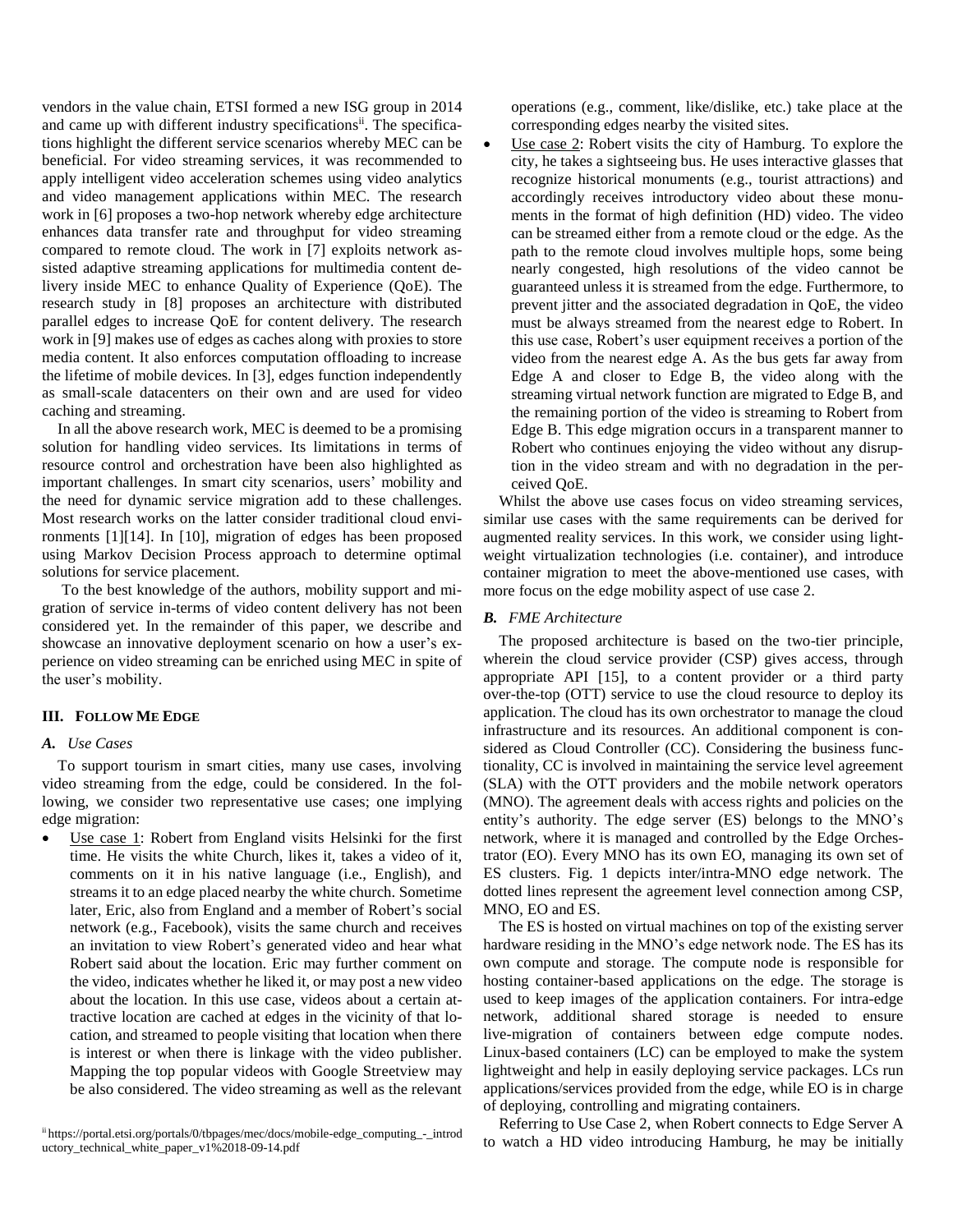served from the backend cloud. As stated earlier, this may incur jitter and may limit the video resolution. To cope with this issue, the EO may instantiate a container on the connected ES compute node with built-in streaming and transcoding virtualized functionality [15][16]. Subsequently, it may store the relative content form the backend cloud into the ES's local storage. Robert will be then served the HD version of the video stream from ES. Considering the case of HTTP-based video streaming, the EO can fetch the entire media content at one-go or may fetch only a certain number of video chunks at a time. Consequently, as the content will be served from one hop away, the user's perceived quality is expected to largely improve. For applications involving OTT services, the established SLA may help in performing this task with a pre-agreed negotiation between the OTT provider and the MNO. In this case, the EO inside the MNO will get access rights from the OTT service in the beginning of the process. The EO will then create the replica and bring the service to the edge.



*Fig. 1. The envisioned Mobile Edge Computing architecture.*

Although the content is now served from the nearest edge, after some time the connection with the mobile user may begin experiencing degradation as the length of the path to the served MEC increases. To maintain the same quality, it is vital that the content moves along the physical mobility of users in a Follow Me Edge fashion [14]. To realize the FME vision, EO needs to keep updated information about its resources and the user locations. The latter may be obtained using the MEC's active device location tracking functionality, based on which user's velocity and direction may be derived. Taking this in consideration, EO may estimate the latency between the user and the current edge, and compare it with the latency between the same user and the target edge. Once deemed appropriate, EO may trigger live migration of the container in a pro-active manner. This will consist in migrating the video streaming service along with its contents. Upon successful container migration, the user may then be served from the new ES, which will ensure low latency access to the content. The above-described migration process will be repeated along the track whenever required.

Migration can happen using various techniques. In case of live video streaming, service continuity and bare minimum disruption are of prime concern. To perform seamless live-migration, the service state has to be maintained in order to ensure that no data is lost. This is achieved by transferring the entire memory content of the running instance (i.e., container) from the source ES to the target ES. The source ES keeps track of which memory blocks are modified while the transfer is in progress. Once this initial transfer is complete, the changes occurred in the meantime are transferred again. This continues until the newly built instance becomes exactly identical as the old one. This ensures that after the migration process is complete, the video starts from the exact point rather than overlapping. Indeed, in case of mishandled memory, data loss happens. This incurs overlap in video playtime, where the user may have to watch the same content again (from the span when the migration started). Moreover, the migration duration should not be too long. If the duration is too long, it might happen that by the end of the migration either the user has moved away from the ES location or the played video is almost over. To overcome these constraint, separate shared storage has to be considered. Normally migration takes place by copying the memory blocks. Thus, if the blocks are dumped on a shared location attached with the new ES, then service transfer becomes faster than in the case of considering a local storage. Though async mode configuration of shared storage is even faster than sync mode, we propose the use of sync mode to maintain data integrity. In sync mode the data saved in the storage location is confirmed before processing the next request from the ES. In async mode, the requests are processed without proper confirmation. It yields better response time but at the cost of possible data corruption which may introduce glitch in the played video.

So far, the proposed scheme deals with latency reduction and mobility within the network of the same MNO/edge. In case the user moves out of the network of an edge provider to the edge of another provider, the SLA agreement shall be used. SLA agreement should enforce an integrated architecture where the EO handover, shared storage concept and service migration are considered. In this case, the source EO may handover the control to the target EO (in a separate MNO's network), and permit service migration. If it is not possible, then during the MNO crossover phase, the content will be served from the backend cloud temporarily until the new EO, again, caches the service in its own compute node.

It is worth noting that smart caching and migration can considerable enhance the system overall performance and reduce the migration cost [1]. The caching concept can be further enhanced by considering the remaining duration of the video. If there is no possibility to store the whole content (due to storage space), only the next few chunks of the remaining video may be cached. Moreover, if the video is almost towards the end (i.e., remaining play time less than the migration time), the container/service migration may be simply omitted.

## **IV. PERFORMANCE EVALUATION**

Fig. 2 portrays the test-bed environment which we have built to simulate the edge-based video streaming and its mobility; considering use case 2. The testbed is built using one Ubuntu 14.04.3 LTS desktop and two laptops with the same host operating system. Virtualbox is used to implement the testbed on a desktop work station machine. The desktop machine hosts three Virtual Machines (VMs) inside the virtual box environment. VM1 is used as a gateway for the entire network to access the Internet. VM2 is used to simulate the cloud environment deploying a Devstack-based cloud, which provides all-in-one (i.e., controller, compute, network and storage on the same node), with Ubuntu instance running inside it.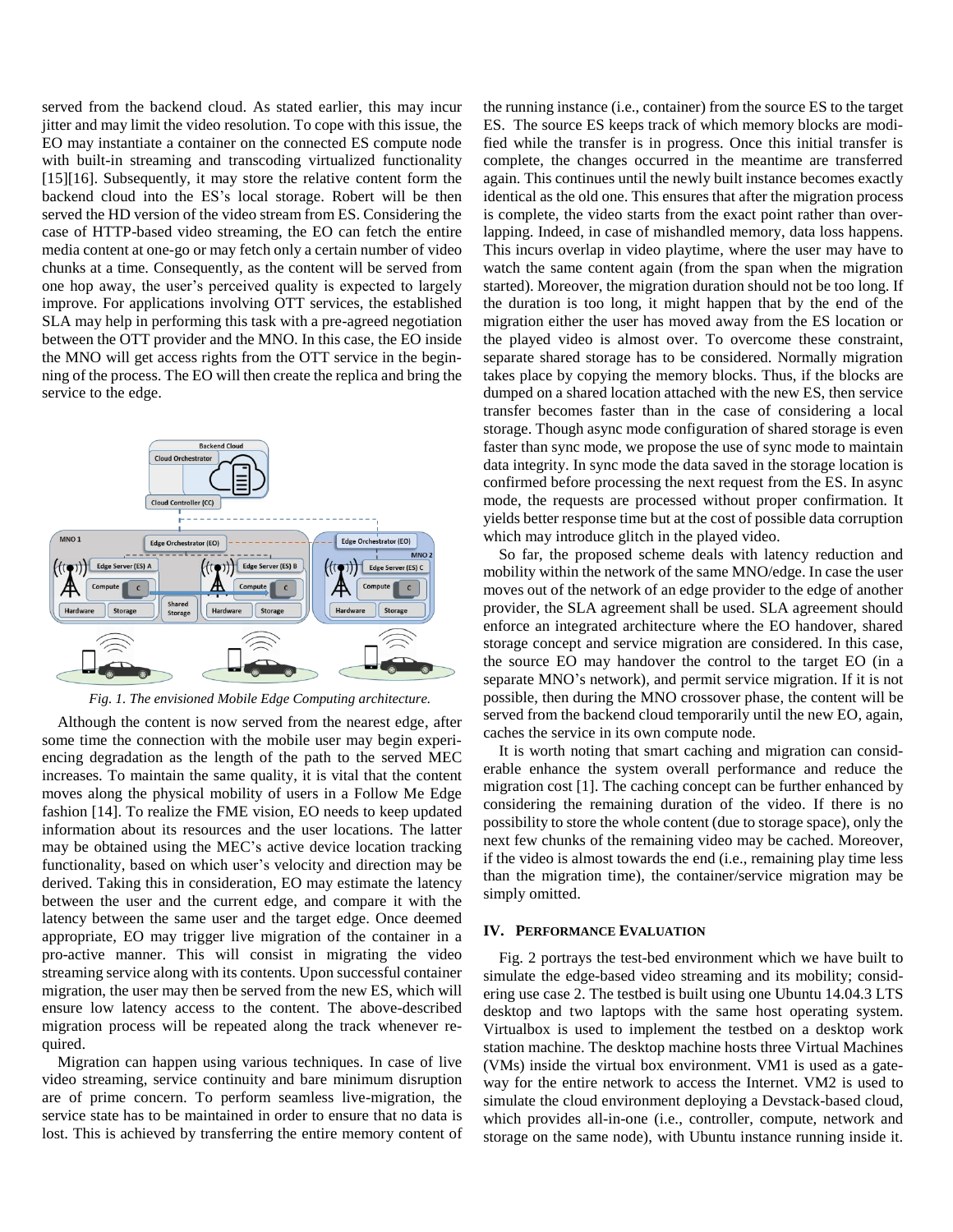The Ubuntu cloud instance hosts a HTTP Live Streaming (HLS) server. The ffmpeg<sup>iii</sup> open source server, for both streaming and transcoding, are built in separate VMs. The media contents (HLS fragments) are generated using ffmpeg transcoding servers, and are then streamed using ffmpeg streaming server (hosted in a separate VM). The floating IP address of the instance was chosen from the same IP subnet range of the edge cluster, so that ES can access the data from the cloud VM. The CC function was omitted, as the SLA level implementation was not considered in the testbed. VM3 was configured using Proxmox VE and acts as edge cluster controller – EO. VM3 also includes a DHCP server with authentication. To automate the orchestration process, a script is used to: *i)* monitor the session changeover of the clients from one edge to the other using the authentication server logs; *ii)* handle the container migration. The entire cluster of edges is formed by integrating additional two VMs (i.e., VM4 and VM5) with the EO. VM4 and VM5 are hosted inside laptops to emulate ES. The connectivity between the VMs is extended using an Ethernet switch. VM4 and VM5 use the same virtual environment as EO. To ensure that the laptops (namely VM4 and VM5) act as edge access point, the wireless LAN interface was configured using Host-apd in IEEE.802.11 master mode. The container is created inside VM4. We use Openvz containers for the testbed. The containers are built with Ubuntu cloud minimal image using Nginx as webserver. The Nginx is configured to serve as reverse proxy to the backend cloud HLS server with caching and streaming functionality. It is worth recalling that the objective of these tests is to validate the use of MEC to ensure high quality HD video streaming service to mobile users. Therefore, the focus of these tests is on caching content and live delivery of the multimedia content closer to the user at the edge.



*Fig. 2. Envisioned testbed-setup.*

To perform the test, one container is instantiated in "Edge1" with all the features explained above. When a user (using smartphone or laptop) connects to the network through SSID, the user is assigned an IP from the same IP subnet pool of the ES. The user connectivity log along with the MACID of the user are saved in a database of the EO. The user launches a browser and starts browsing the video, using the URL of the streaming sever hosted at the container. To implement minimum security, the user is given authorization to only browse data from the container. Upon connecting for the first time, the container forwards the request to the cloud VM and the multimedia content is served from the backend cloud. Simultaneously, it caches the relevant media contents and stores for further use to the container. For the next requests to the same video, the container makes use of its own streaming functionality to serve the user by using cached contents regardless of the fact that the cloud is accessible or not. Accordingly, this implements the concept of bringing the content closer to the user and making the backend core free from the traffic.

To simulate mobility, laptops are placed at a distance from a multi-hop network. During the video payback, the user device is deliberately moved from the first edge towards the second edge connected to the next hop in the network. The user automatically connects to "Edge2". As soon as the wireless connectivity handover takes place, the logs are generated inside EO. Upon detecting the client's connectivity, the script in charge of automating the service migration gathers the client info (i.e., MACID), compares it with the database, identifies the same client's movement to a new edge, and subsequently triggers the live-migration of the container from the old ES to the next one to which the client is directly connected. For Openvz, the live-content delivery is done using Checkpoint/Restore in Userspace (CRIU). It performs vz-dump (memory block dump) to save the state and uses rsync (i.e., incremental file transfer utility) to transfer the file to the target location. It performs a dual level operation to prevent data loss. First, pre-copy starts from the point the migration is initiated. Once completed, the container initialization is started in the new edge along-with post copy. Hereby, post-copy represents transfer of the residual amount of changes that occurred in the memory block during this small interval. As service auto-start is already enabled, so once this data transfer operation is done, the container is automatically started in the target edge and the old one is released. The user remains unaware of this fact and enjoys normal streaming. Throughout the migration time, the container IP address remains the same, ensuring no service downtime (i.e. the session remains active) during this span.

For service migration, the test is performed with two types of storage. In the first type, the whole operation is performed using local storage (i.e., service migration within a federated edge network). The vz-dump files are first copied to the local storage, then synched with the target ES node, container is initialized in that target node and after post-copy the migration is completed. However, this method causes high delays. To achieve better performance with minimum response, the second type is implemented. Network File System (NFS) server is used as shared storage for the operation. The NFS server is installed inside the EO and the shared space is defined for the cluster nodes. The shared storage is used only for vz-dump files. During migration, the copied memory files are stored in the shared location. As the target node can access the shared location directly, it reduces the content delivery to the edge resulting in faster response.

In Fig.3, we plot the migration duration of one container for three different conditions: (i) with streaming online mode – streaming being in use and client is watching the video; (ii) without streaming offline mode – streaming being in use whilst client is not watching the video and no changes in the memory blocks; (iii) blank container; and with two different types of ES. The migration latency is plotted considering local storage. The migration latency of a blank con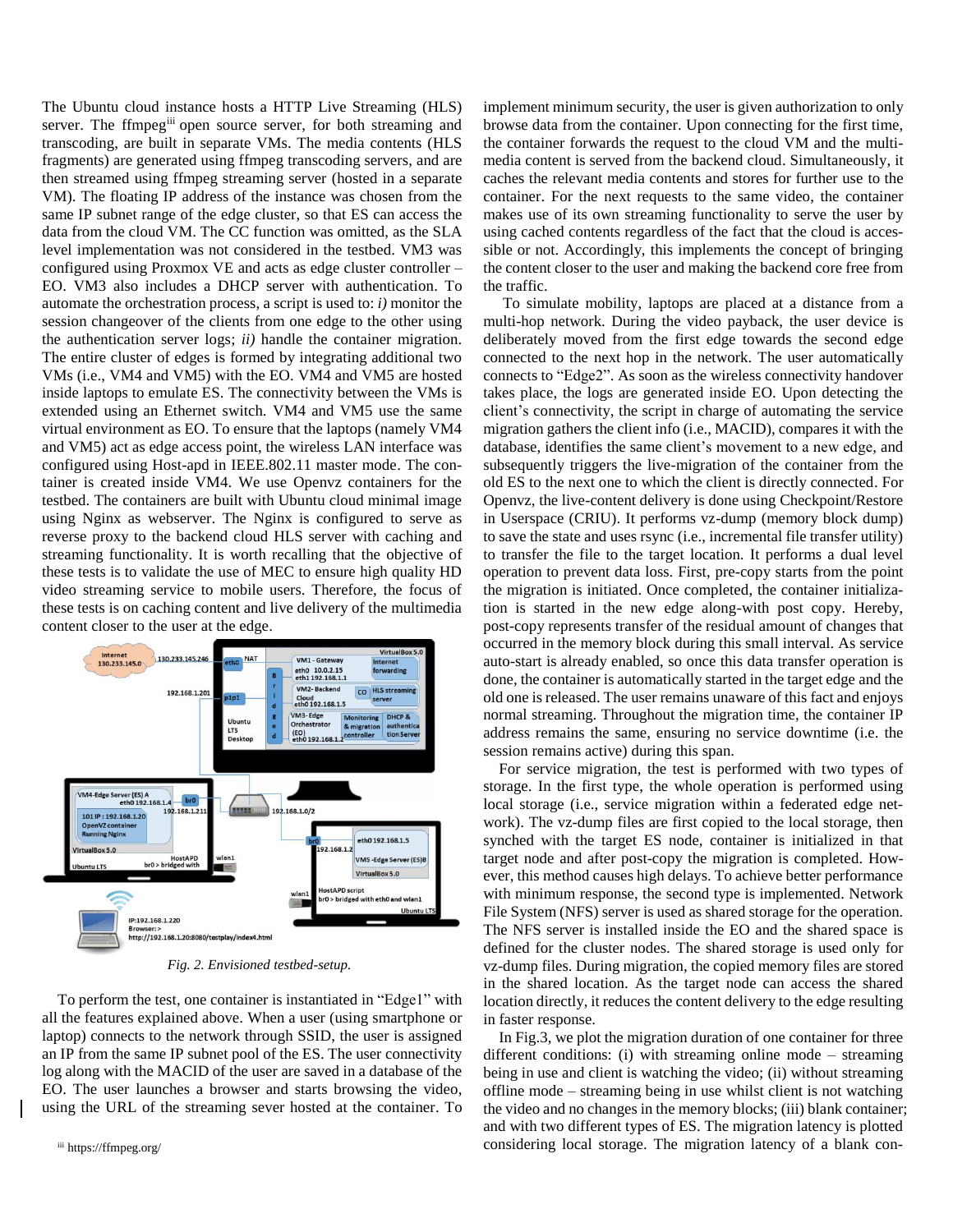tainer is plotted to showcase how much added-services impact the migration time. From the results, we can observe that when video streaming is not active, the content migration takes less time compared to the case when the video is being streamed. Moreover, for an ES with higher RAM capacity, the migration duration is shorter. This is attributable to the fact that copying memory pages takes less time when having higher RAM, leading to a slight decrease in the overall duration.



*Fig. 3. Live migration time using local storage (a: with streaming online mode; b: without streaming offline mode; c: blank container).*



*Fig. 4. Live-migration latency (a: local storage; b: shared sync storage; c: shared async storage).*

Fig. 4 plots the migration duration when considering various ways to share the storage among edges. The test is performed with two different sizes of containers; one small and another big to investigate if container size affects the migration duration. We clearly remark that the container size merely affects the migration latency. Besides, we observe 'shared-sync' mode achieves shorter latency in comparison to 'local' mode. Furthermore, the shared storage, if configured in 'shared-async' mode, reduces the duration of the migration closer to 10 secs. In this last mode, the video experienced a single glitch of 1~2 sec. We explain this by the fact that data corruption took place during async mode hence resulting in reduced QoE [17]. The results obtained through this evaluation

reveals that the storage type and memory capacity have a high impact on the migration latency.

# **V. CONCLUSION AND FUTURE RESEARCH DIRECTIONS**

In this paper, we proposed a framework which leverages MEC to support diverse applications in smart city scenarios. To always ensure high QoE, the "follow me edge" concept is introduced. According to this concept, services move across edge servers as per the movement of its respective users. The proposed framework is validated using a real-life testbed. Edge mobility was tested using different storage types, different container sizes and different edge resources.

Interesting results were obtained suggesting the migration latency depends on different used techniques. The obtained results also demonstrate that short migration latency does not necessarily guarantee high QoE. It becomes apparent that the complexity of the system arises as a tradeoff between short migration latency at the cost of possible data loss. Based on the obtained results, it can be concluded that a mechanism to select the right combination of techniques to be used for efficiently migrating a service is of vital importance. This defines one of the authors' future research directions in this area.

## **ACKNOWLEDGEMENTS**

This work was partially supported by the TAKE 5 project funded by the Finnish Funding Agency for Technology and Innovation (TEKES) and in part by the Finnish Ministry of Employment and the Economy. It is also partially supported by the European Union's Horizon 2020 research and innovation programme under the 5G!Pagoda project with grant agreement No. 723172.

#### **REFERENCES**

- [1] T. Taleb and A. Ksentini, "An analytical model for Follow Me Cloud," in Proc. IEEE Global Communications Conference (GLOBECOM), Atlanta, GA, USA, Dec. 2013.
- [2] A. Ahmed and E. Ahmed, "A Survey on Mobile Edge Computing," in Proc. IEEE 10th Intl. Conf. on Intelligent Systems and Control (ISCO 2016), Salerno, Italy, May 2016.
- [3] H. Chang, A. Hari, S. Mukherjee, and T. Lakshman,"Bringing the cloud to the edge," in Proc. IEEE Conf. on Computer Communications Workshops (INFOCOM WKSHPS), Toronto, ON, Canada, May 2014.
- [4] T. Taleb, "Towards Carrier Cloud: Potential, Challenges, & Solutions," in IEEE Wireless Communications Mag., Vol. 21, No. 3, Jun. 2014. pp. 80-91.
- [5] U. Shaukat, E. Ahmed, Z. Anwar, F. Xia, "Cloud Deployment in Local Wireless Area Networks, Motivation, Taxonomies, and Open Research Challenges", on Journal of Network and Computer Applications, Volume 62, February 2016, Pages 18–40.
- [6] D. Fesehaye, Y. Gao, K. Nahrstedt, and G. Wang, "Impact of Cloudlets on Interactive Mobile Cloud Applications," in Proc. IEEE 16<sup>th</sup> Int'l Conf. on Enterprise Distributed Object Computing Conference (EDOC), Beijing, China, Sep. 2012.
- [7] J. Fajardo, I. Taboada, and F. Liberal, "Improving content delivery efficiency through multi-layer mobile edge adaptation", in IEEE Network Mag., Vol. 29, No. 6, Dec. 2015, pp. 40-46.
- [8] W. Zhu, C. Luo, J. Wang, and S. Li, "Multimedia Cloud Computing ," in IEEE Signal Processing Mag., Vol. 28, No. 3, May 2011, pp. 59-69.
- [9] Y. Jararweh, L.Tawalbeh, F. Ababneh, and F.Dosari, "Resource Efficient Mobile Computing Using Cloudlet Infrastructure," in Proc.